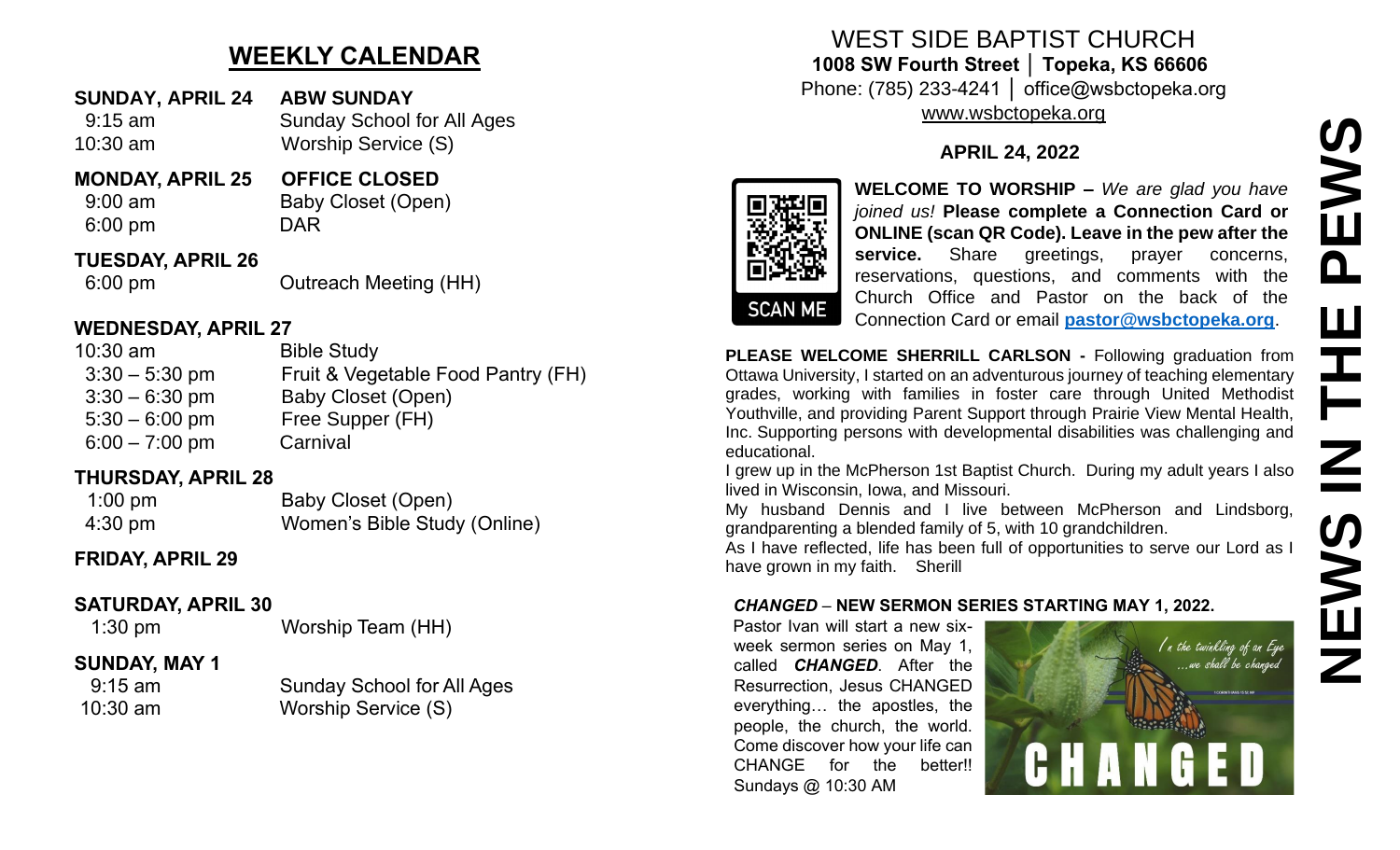

**SHAREFEST 2022** - ShareFest is an annual event where churches from Topeka and Shawnee County come together to perform work projects at schools and other non-profit sites **on April 30th, 8:00 AM - Noon**. You may sign up for any listed school or site at [www.sharefesttopeka.com.](http://www.sharefesttopeka.com/) Choose what you wish to do and where you wish to work. If you sign up before April 18th, you can also order a T-shirt. You must be at least 12 years old to sign up. A celebration will be held at all work sites at the end of the work. See Jack Janway, Coordinator of Outreach, for details.

**AMERICA FOR CHRIST OFFERING -** Thank you for your generous support for the America for Christ Offering! Praise God we received **\$2,132.00 toward our goal of \$1,750.00.** As a reminder, the AFC Offering has recently supported communities distressed by the devastation of COVID-19, as the pandemic swept our country and Puerto Rico. It also helped families who lost homes to floods, wildfires, and storms, along with children living on the edge because of poverty, and seminarians preparing to devote their lives to sharing the Good News.

**CHILDRENS ACTIVITY BAGS AND BULLETINS** – We are glad to have children in worship! Activity bags filled with coloring pages, crayons, and other items are available for preschool and elementary-aged children near the sanctuary door. Enjoy the kits and children's bulletins. Please take home your artwork. Place the packets on the front pew after the worship service so we can restock them.

#### **CHILDREN'S CHURCH** – Kids 2nd Grade and younger are invited to the front of the



sanctuary for a children's moment with Pastor Ivan or a lay leader. A simple object lesson is taught from the Bible. Children are then dismissed to Children's Church with trained leaders guiding a child-friendly time of worship and study from the Bible. Children return to the sanctuary at the end of the worship service. Older children (3rd Grade and Up) are encouraged to sit with their family and friends during the service.

**NURSERY CARE -** Nursery Care is lovingly provided for all children – newborns through age 4 – by qualified staff starting at 9:00 AM through 12:00 noon. See an Usher for directors and questions.

**ONE GREAT HOUR OF SHARING – UKRAINE RELIEF -** *Gifts for One Great Hour of Sharing for Ukraine totaled*  **\$1,100.00**. The Church Treasurer sent the paperwork and financial gifts to International Ministries for Ukraine. Once again you have shown how caring and generous you are!



**SUNDAY SCHOOL CLASSES & SMALL GROUP BIBLE STUDIES -** Grow in your faith on **Sunday mornings at 9:15 am.** Classes for all ages – children, youth, and adults. Join a Sunday School Class and a Small Group Bible Study by **Scanning the QR code** or visit the church website at **www.wsbctopeka.org**. Adult Class Update: **"JOHN 1-3 The Word Became Flesh"** – a twelve-



week video series by Matt Chandler **– at 9:15 AM in Holmer Hall on Sundays.**

#### **VACATION BIBLE SCHOOL 2022 – JULY 25-19**

**WWW KIDS CLUB CARNIVAL -** We will be hosting a WWW Kids Club Carnival



on **Wednesday, April 27, from 6:00 to 7:00 pm** to celebrate the end of the year. Colleen Smith is looking for volunteers to help set up, run, and clean-up fun games. Baked goods (no nuts) and small cans or bottles of pop

are needed for the festivities. **Register for the free supper at 5:30 pm.** There will be no Kids Club in May, June, or July. See Colleen Smith for more information or to volunteer.

**BELIEVER'S BAPTISM** – We practice "believer's baptism" which is the immersion of a person in water – regardless of age – who receives Jesus Christ as his or her personal Savior and publicly professes to walk the Jesus way. The Council schedules baptisms on most Sunday mornings throughout the year. If you would like to be baptized, then come to the front during the last song.

**HOSPITAL & EMERGENCIES –** If you or a loved one is admitted to the hospital for an emergency or for surgery, **the hospital staff and chaplains' office will NOT contact the Church Office or the Pastor**. **You or a family member must call the Church Office at (785) 233-4241 or the Pastor at (785) 224-7234**. Pastor is willing to visit the hospital and pray prior to surgeries.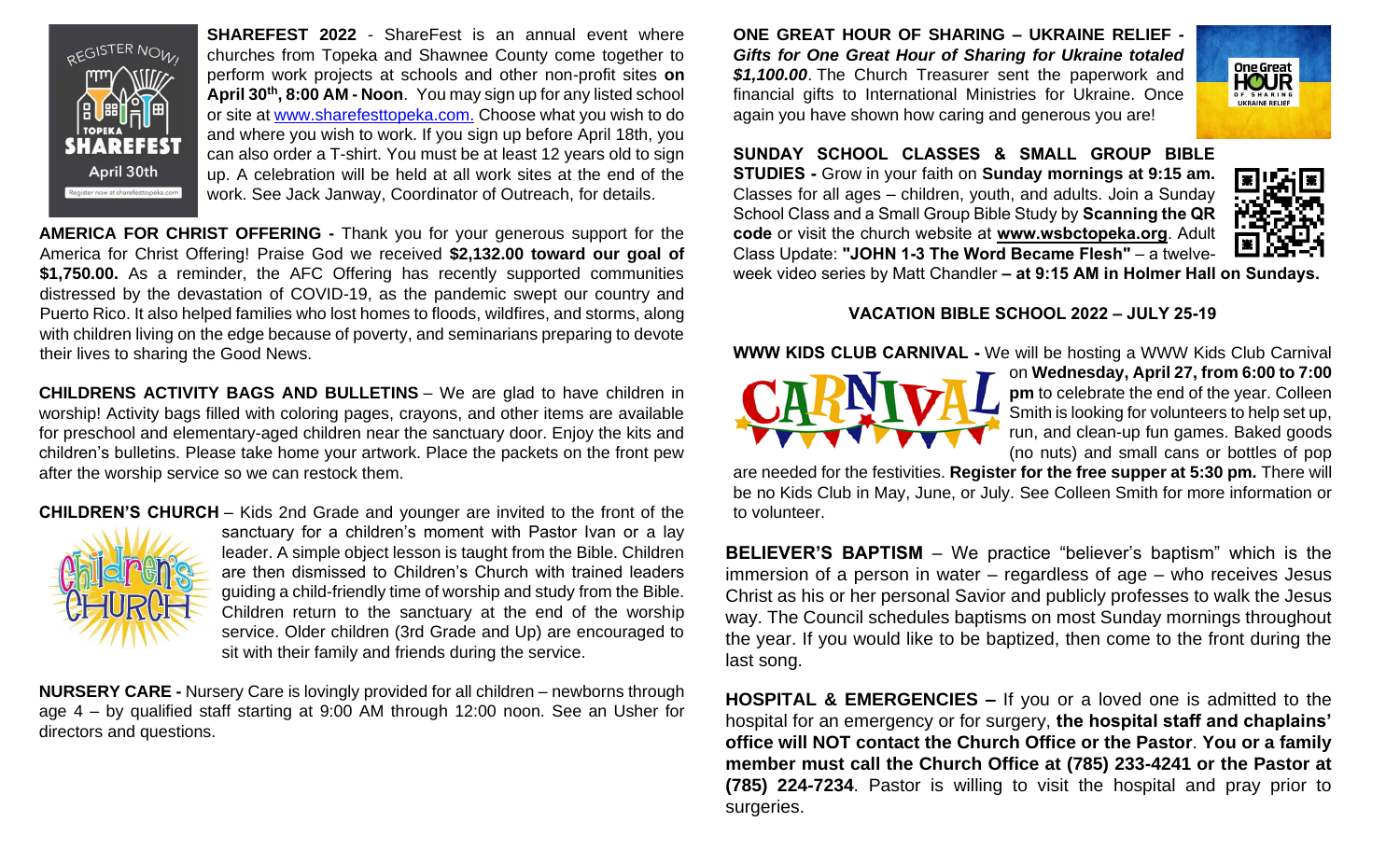|               | О | м | G | Q | R | А |   | N | в | О | w | s |   | Н | G |  |
|---------------|---|---|---|---|---|---|---|---|---|---|---|---|---|---|---|--|
|               | Ε | Ν |   | Н | S | N | U | S | F | Ζ | Y | P | Ε | S | Υ |  |
|               | J | D | А |   | v | B | Ν | J | С | Κ | S | О | Κ | А | s |  |
|               | G | N |   | Τ |   | Ε | М |   | Ρ | ٧ | Τ | R | С |   | P |  |
| <b>Spring</b> | Ε | М |   | Τ | G | Ν |   | R | P | S | О | D | А | P | R |  |
|               | Ğ | А | D | А | F | F | О | D |   |   | О | Ν | J | S | О |  |
| <b>Word</b>   | G | N |   | S | Ε |   | Υ | W | Ζ | H | В |   | М | Ε | U |  |
|               | R | R |   |   | Р | Н | Q | А | Ε | Τ | R | А |   | С | Τ |  |
|               | Z | E | О | Ν | Ε |   |   |   | L | М | Ε | R | А | J | Ε |  |
| <b>Search</b> | F | G | w | w | Ε | R |   | Η | Τ | R | в | Ζ | ٧ | J | E |  |
|               | Η | Ε | D | О | Т | D | в | U | Υ | А | B | Н | F | L | G |  |
|               | U | U | Q | ٧ |   | Н | R | М | Τ | w | U | М | D | R |   |  |
|               | S | Ε | Ε | D | S | F | Κ | А | U | О | R | D | Ε | J | R |  |
|               | О | R | Ν | D | М |   |   | Ζ | G | ٧ | U | Ε | А | N | F |  |
|               | Q | F |   | Ζ | W | Y | Ε | Ζ | Υ | Р | N | А | F | Ζ | P |  |

daffodil flower gardening green growth jacket melting puddle rainbow



seeds

splash

sprout

tulips

sunshine

umbrella

**OUR THOUGHTS AND PRAYERS**

Join you Church Family in unceasing prayers, petitions, praise, and intercessions for our world, nation, state, city, church, and families:

- Boydston, Sharon Healing (Barbara Amos' friend)
- Bruso, Barbara Grief Support (Bev McCurdy's family)
- Collier, Alan Healing (Almira Collier's son)
- Carpenter, Al & Bradley Healing
- Carpenter, Pat, and Harry Healing
- Carpenter, Susan Healing (Pat and Harry's daughter-in-law)
- Clark, Jerry Healing (Andreas' husband, Mauck son-in-law)
- Cottril, Nancy and Wayne Healing
- Dohlstrom, Kyla Healing (Barbara Amos' great-granddaughter)
- Donnelly, Carla, and Thomas Healing
- Donnelly, Sharon Healing
- Finger, Steve Healing (Nelda Janway's family)
- Frey, Aaron Healing (Molly Morris' great-grandson in Houston, Tx)
- Fuller, Jeffrey Healing
- Hager, Barb Healing (Alice Payne's family)
- Hersh, Lonna Healing
- Holt, Steve Healing (Nancy Cottril's cousin)
- Hunter, Aaron, and Family military service (Russ & Fran Hunter's son)
- Kee, Charles A Healing (Nelda's brother)
- Kelly, James Healing (Food Pantry volunteer and attendee)
- Kieffer, Kurt Healing (Alice Kieffer's son)
- Kirby, Janice Healing
- Kirby, Karen Healing
- Lagerberg Family Grief healing
- Lewis, Joanna Healing (Nelda and Jack Janway's grandniece)
- Lindberg, Howard Healing (Nancy Lindberg's brother)
- Longstaff, Ernie Healing
- Lynch, Holly Healing (Nancy Ohse's daughter)
- Manley, Nadine Healing after shoulder surgery
- Mauck, Jan and Doug Healing